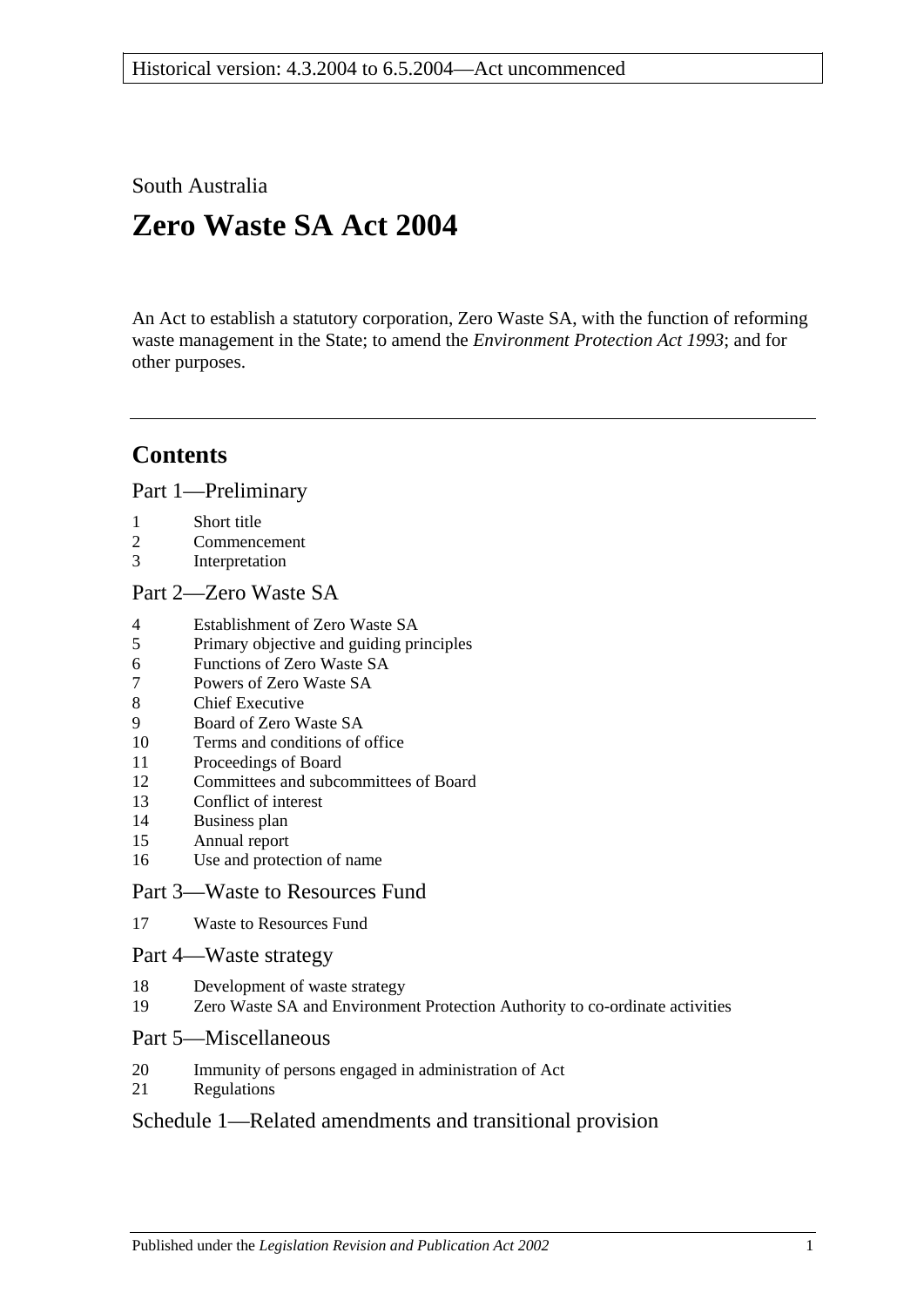#### Part 1—Preliminary

1 [Amendment provisions](#page-10-5)

#### Part 2—Amendment of *Environment Protection Act 1993*

- 2 [Amendment of section 47—Criteria for grant and conditions of environmental](#page-10-6)  [authorisations](#page-10-6)
- 3 [Amendment of section 57—Criteria for decisions of Authority in relation to the](#page-11-0)  [development authorisations](#page-11-0)

#### Part 3—Transitional provision

4 [Payment by EPA to Waste Resources Fund of percentage of waste depot levy paid since 1](#page-11-1)  [July 2003](#page-11-1)

#### [Legislative history](#page-12-0)

## <span id="page-1-0"></span>**The Parliament of South Australia enacts as follows:**

# **Part 1—Preliminary**

#### <span id="page-1-1"></span>**1—Short title**

This Act may be cited as the *Zero Waste SA Act 2004*.

#### <span id="page-1-2"></span>**2—Commencement**

This Act will come into operation on a day to be fixed by proclamation.

#### <span id="page-1-3"></span>**3—Interpretation**

(1) In this Act—

*appointed member* of the Board means a member of the Board appointed by the Governor;

*Board* means the Board of Zero Waste SA established as the governing body of Zero Waste SA under [section](#page-4-0) 9;

*waste* has the same meaning as in the *[Environment Protection Act](http://www.legislation.sa.gov.au/index.aspx?action=legref&type=act&legtitle=Environment%20Protection%20Act%201993) 1993*;

*waste management hierarchy*—see [subsection](#page-1-4) (2);

*waste strategy*—see [Part 4;](#page-9-0)

*Waste to Resources Fund*—see [Part 3;](#page-8-0)

*Zero Waste SA*—see [Part 2.](#page-2-0)

- <span id="page-1-4"></span>(2) In this Act, a reference to the *waste management hierarchy* is a reference to an order of priority for the management of waste in which—
	- (a) avoidance of the production of waste; and
	- (b) minimisation of the production of waste; and
	- (c) reuse of waste; and
	- (d) recycling of waste; and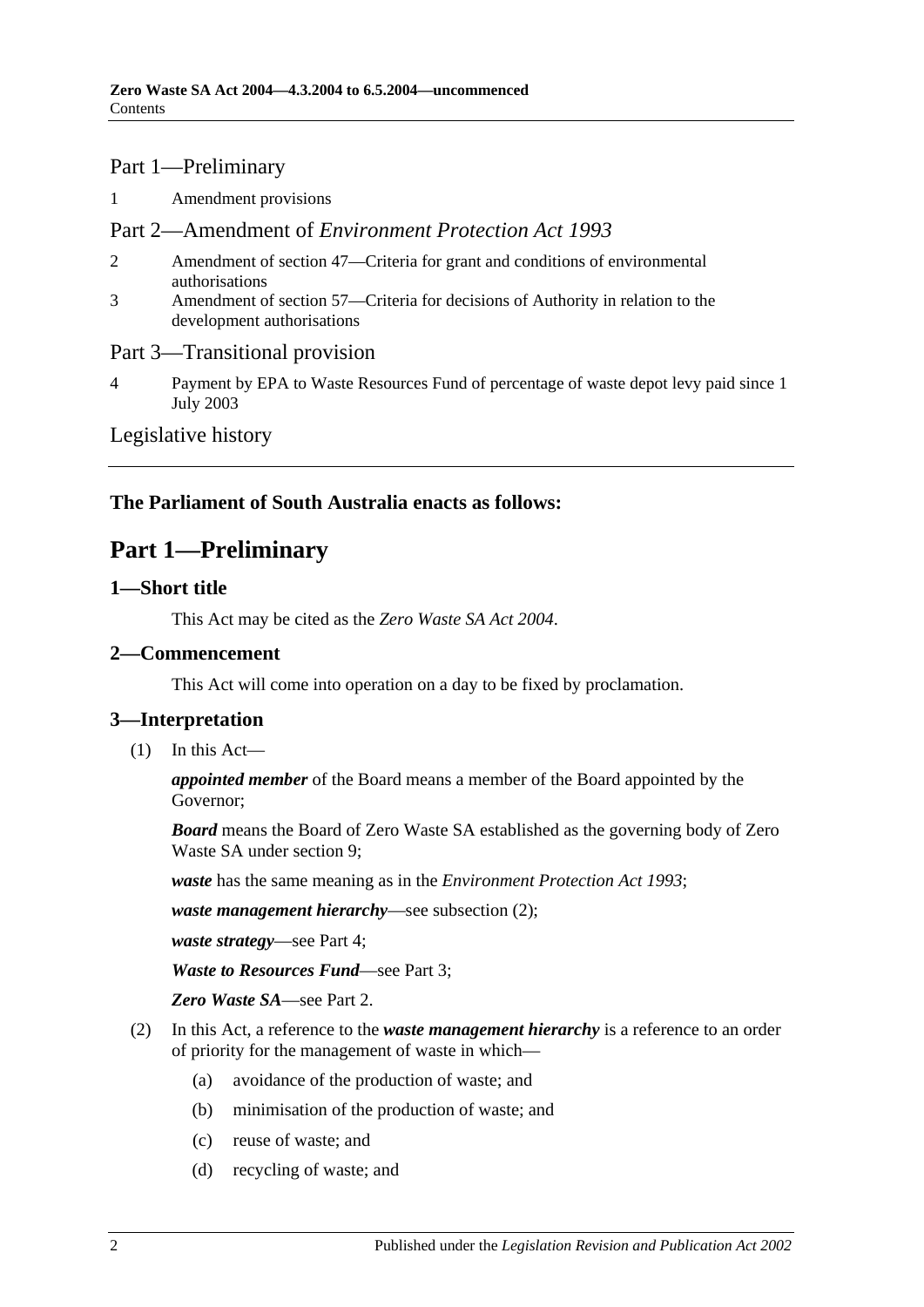- (e) recovery of energy and other resources from waste; and
- (f) treatment of waste to reduce potentially degrading impacts; and
- (g) disposal of waste in an environmentally sound manner,

are pursued in order with, first, avoidance of the production of waste, and second, to the extent that avoidance is not reasonably practicable, minimisation of the production of waste, and third, to the extent that minimisation is not reasonably practicable, reuse of waste, and so on.

# <span id="page-2-0"></span>**Part 2—Zero Waste SA**

#### <span id="page-2-1"></span>**4—Establishment of Zero Waste SA**

- (1) *Zero Waste SA* is established.
- (2) Zero Waste SA—
	- (a) is a body corporate with perpetual succession and a common seal; and
	- (b) is capable of suing and being sued in its corporate name; and
	- (c) is capable of acquiring, holding or dealing with real or personal property in its corporate name; and
	- (d) has the functions and powers assigned or conferred by or under this Act.
- (3) Zero Waste SA is an instrumentality of the Crown and holds its property on behalf of the Crown.
- (4) In the exercise of its powers, functions or duties, Zero Waste SA is subject to the direction of the Minister except in relation to the making of a recommendation or report to the Minister.
- (5) Any direction given to Zero Waste SA by the Minister must be in writing.

### <span id="page-2-2"></span>**5—Primary objective and guiding principles**

- (1) The primary objective of Zero Waste SA is to promote waste management practices that, as far as possible—
	- (a) eliminate waste or its consignment to landfill; and
	- (b) advance the development of resource recovery and recycling; and
	- (c) are based on an integrated strategy for the State.
- (2) Zero Waste SA, is, in the exercise of its functions, to be guided by—
	- (a) the waste management hierarchy; and
	- (b) the principles of ecologically sustainable development as set out in section 10 of the *[Environment Protection Act](http://www.legislation.sa.gov.au/index.aspx?action=legref&type=act&legtitle=Environment%20Protection%20Act%201993) 1993*; and
	- (c) best practice methods and standards in waste management; and
	- (d) the principle that government waste management policies should be developed through a process of open dialogue with local government, industry and the community in which local government, industry and the community are encouraged to contribute to decision making.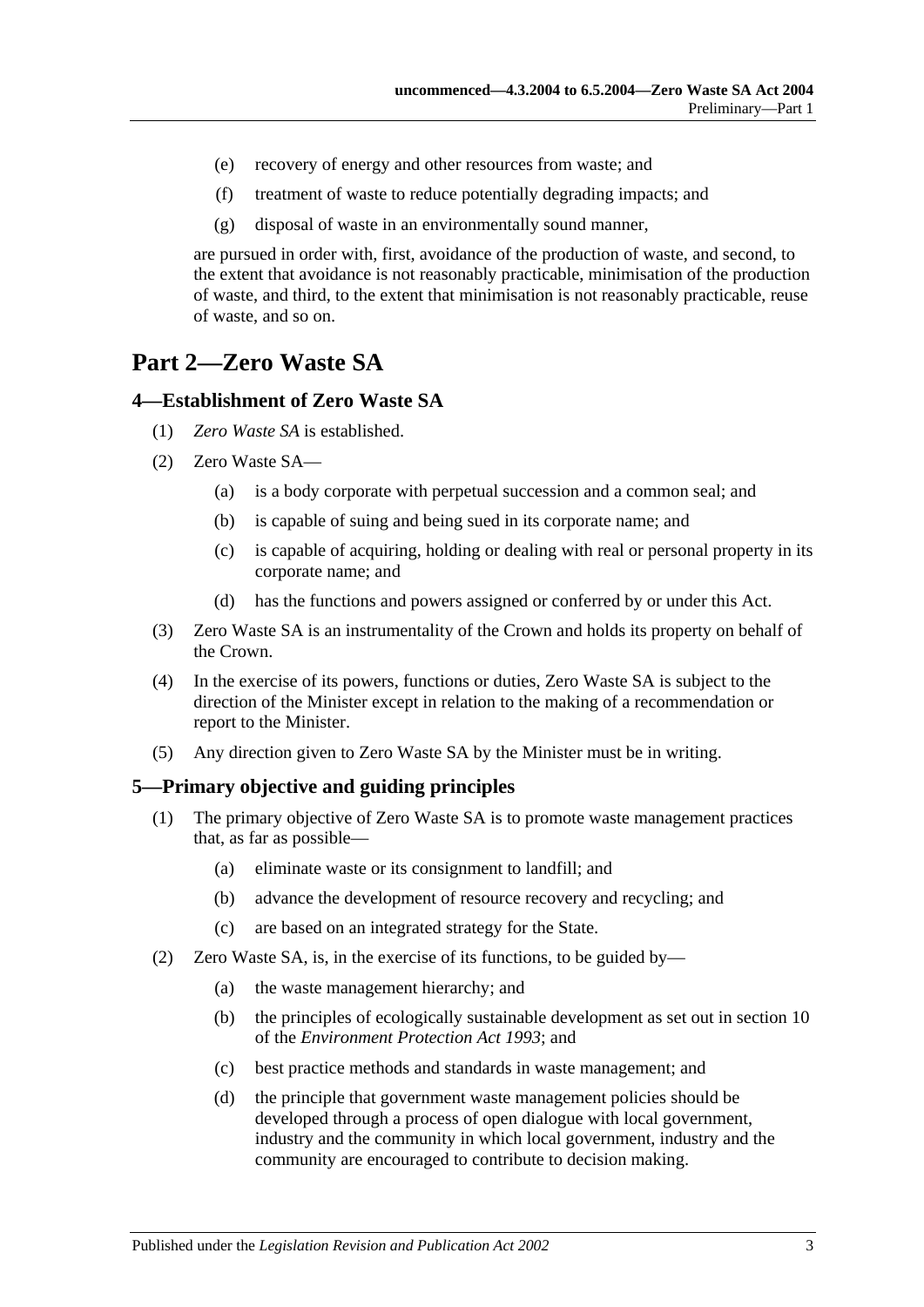### <span id="page-3-0"></span>**6—Functions of Zero Waste SA**

The functions of Zero Waste SA are—

- (a) to develop, co-ordinate and contribute to the implementation of government policy objectives in respect of—
	- (i) waste management for regions, industry sectors or material types; and
	- (ii) public and industry awareness and education in relation to waste management; and
	- (iii) programs for the prevention of litter and illegal dumping; and
	- (iv) market development for recovered resources and recycled material; and
- (b) to develop, adopt and administer the waste strategy for the State; and
- (c) to monitor and assess the adequacy of the waste strategy and its implementation; and
- (d) to provide assistance to local councils with arrangements for regional waste management; and
- (e) to contribute to the development of waste management infrastructure, technologies and systems; and
- (f) to commission, support and collaborate on research into waste management practices and issues; and
- (g) to advise the Minister from time to time about the amount to be charged by way of the levy under section 113 of the *[Environment Protection Act](http://www.legislation.sa.gov.au/index.aspx?action=legref&type=act&legtitle=Environment%20Protection%20Act%201993) 1993*;
- (h) to advise the Minister about any matter referred to it by the Minister or any matter it sees fit to advise the Minister on in connection with its responsibilities under this Act; and
- (i) such other functions as may be conferred on it by this Act or any other Act, or as may be assigned to it by the Minister.

#### <span id="page-3-1"></span>**7—Powers of Zero Waste SA**

Zero Waste SA may exercise any powers that are necessary or expedient for, or incidental to, the performance of its functions and in particular—

- (a) may obtain expert or technical advice from a person on such terms and conditions as it thinks fit; and
- (b) may, if the Chief Executive of Zero Waste SA is declared under section 13 of the *[Public Sector Management Act](http://www.legislation.sa.gov.au/index.aspx?action=legref&type=act&legtitle=Public%20Sector%20Management%20Act%201995) 1995* to have the powers and functions of Chief Executive of an administrative unit of the Public Service, make use of the services of the administrative unit's employees and of its facilities.

#### <span id="page-3-2"></span>**8—Chief Executive**

- (1) The office of Chief Executive of Zero Waste SA is established.
- (2) The Chief Executive is, subject to the control and direction of the Board, responsible for giving effect to the policies and decisions of the Board.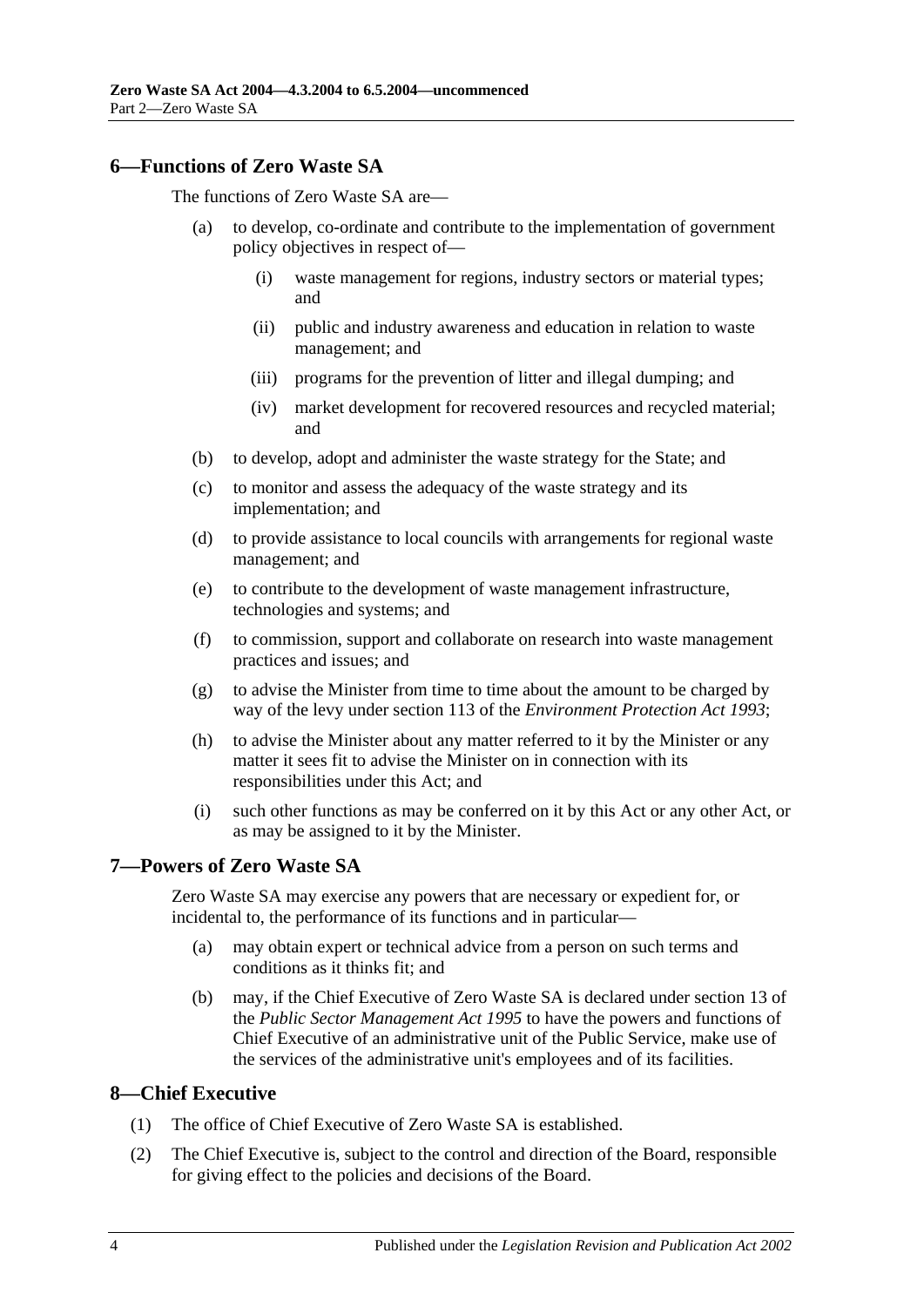- (3) The Chief Executive will be appointed by the Governor, on conditions determined by the Governor, for a term, not exceeding 7 years, specified in the instrument of appointment and, at the expiration of a term of appointment, is eligible for re-appointment.
- <span id="page-4-2"></span>(4) The Governor may appoint a person (on terms and conditions determined by the Governor) to act in the office of Chief Executive of Zero Waste SA.
- (5) A person appointed to act in the office of the Chief Executive under [subsection](#page-4-2) (4)—
	- (a) may act in that office during a temporary absence of the Chief Executive or while the office of the Chief Executive is temporarily vacant; and
	- (b) has, while so acting, all the powers, duties and functions of the Chief Executive.

### <span id="page-4-0"></span>**9—Board of Zero Waste SA**

- (1) The Board of Zero Waste SA is established as the governing body of Zero Waste SA.
- (2) The Board is to consist of not less than 6 and not more than 10 members.
- (3) The Chief Executive of Zero Waste SA is a member of the Board *ex officio* and the remaining members of the Board will be appointed by the Governor.
- (4) The Minister must consult with the Local Government Association, in accordance with the regulations, in relation to the selection of persons for appointment under this section.
- (5) One member of the Board must be a member of the Board of the Environment Protection Authority.
- (6) The Board's membership must include persons who together have, in the Governor's opinion, practical knowledge of, and experience in, the following areas:
	- (a) environmental sustainability, conservation and protection;
	- (b) local government;
	- (c) waste management industry or waste-related infrastructure development;
	- (d) regional affairs;
	- (e) economic, financial and risk management;
	- (f) advocacy on environmental matters on behalf of the community.
- (7) At least one member of the Board must be a woman and one a man.
- (8) The Governor may appoint a suitable person to be deputy of a member of the Board (other than the Chief Executive) and a person so appointed may act in the place of the member during any absence of the member.

#### <span id="page-4-1"></span>**10—Terms and conditions of office**

- (1) An appointed member of the Board is to be appointed for a term, not exceeding 2 years, specified in the instrument of appointment and is, on the expiration of a term of office, eligible for re-appointment.
- (2) An appointed member of the Board is entitled to such remuneration, allowances and expenses as may be determined by the Governor.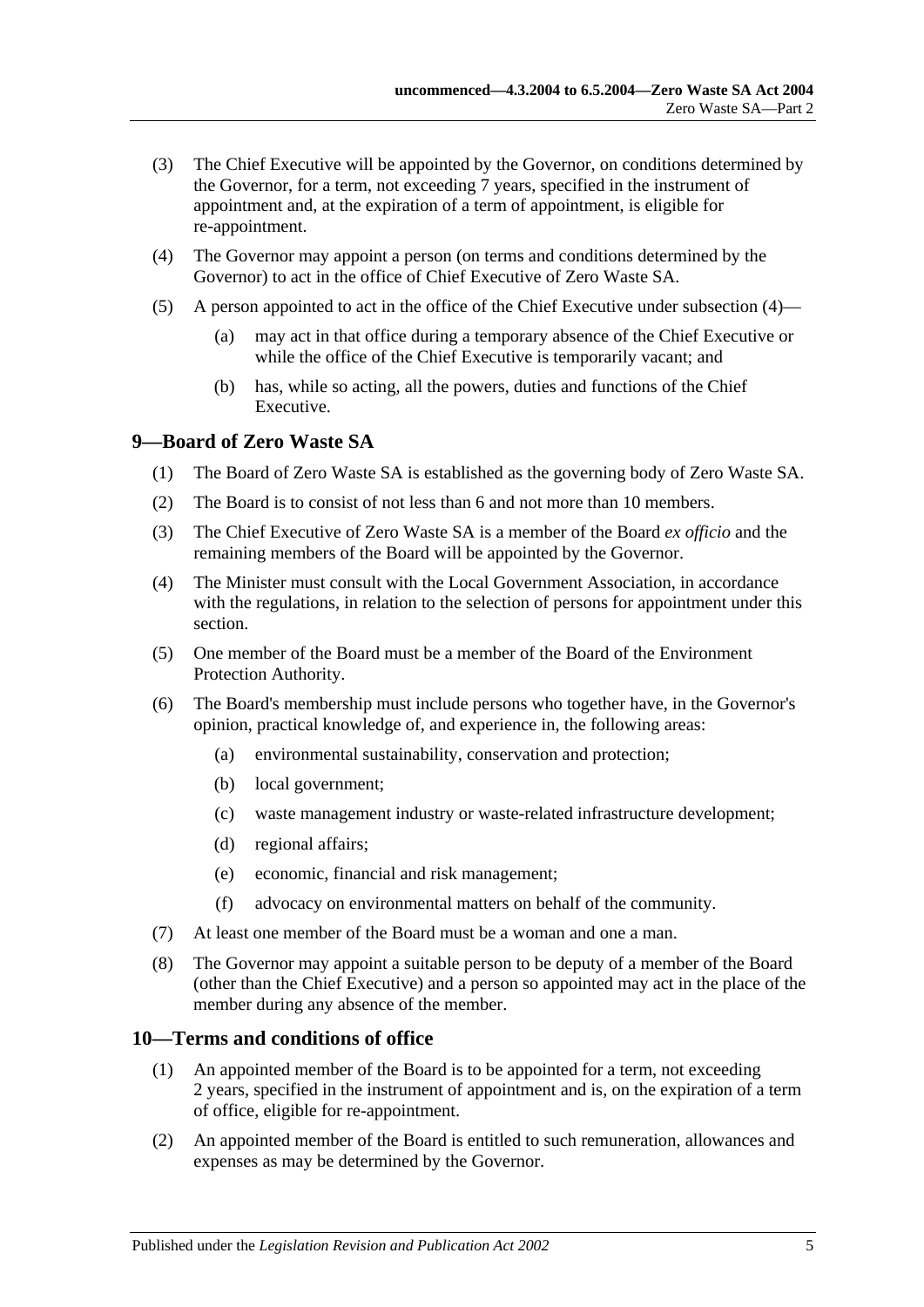- <span id="page-5-1"></span>(3) The Governor may remove an appointed member of the Board from office for—
	- (a) misconduct; or
	- (b) neglect of duty; or
	- (c) incapacity to carry out satisfactorily the duties of his or her office; or
	- (d) failure to carry out satisfactorily the duties of his or her office.
- (4) An appointed member of the Board neglects his or her duty if the member fails to attend three consecutive meetings without the leave of the Board.
- (5) The office of an appointed member of the Board becomes vacant if the member—
	- (a) dies; or
	- (b) completes a term of office and is not reappointed; or
	- (c) resigns by written notice addressed to the Minister; or
	- (d) is removed from office by the Governor under [subsection](#page-5-1) (3).
- (6) On the office of an appointed member of the Board becoming vacant, a person must be appointed in accordance with this Act to the vacant office.

#### <span id="page-5-2"></span><span id="page-5-0"></span>**11—Proceedings of Board**

- (1) The Governor will appoint a member of the Board to preside at meetings of the Board.
- (2) In the absence of the person appointed under [subsection](#page-5-2) (1) from a meeting of the Board, a member chosen by those present will preside.
- <span id="page-5-3"></span>(3) A quorum of the Board consists of half of the total number of its members (ignoring any fraction resulting from the division) plus one and no business may be transacted at such a meeting unless a quorum is present.
- (4) Subject to [subsection](#page-5-3) (3), the Board may act despite vacancies in its membership or a defect in appointment of a member.
- (5) A decision carried by a majority of the votes cast by the members present at a meeting is a decision of the Board.
- (6) Each member present at a meeting of the Board has one vote on a matter arising for decision and, if the votes are equal, the member presiding at the meeting may exercise a casting vote.
- (7) A telephone or video conference between members will, for the purposes of this section, be taken to be a meeting of the Board at which the participating members are present.
- (8) A proposed resolution of the Board becomes a valid decision of the Board despite the fact that it is not voted on at a meeting of the Board if—
	- (a) notice of the proposed resolution is given to all members in accordance with procedures determined by the Board; and
	- (b) a majority of the members express their concurrence in the proposed resolution by letter, facsimile transmission, e-mail or other written communication setting out the terms of the resolution.
- (9) The Board must have accurate minutes kept of its proceedings and make them available to all members of the Board.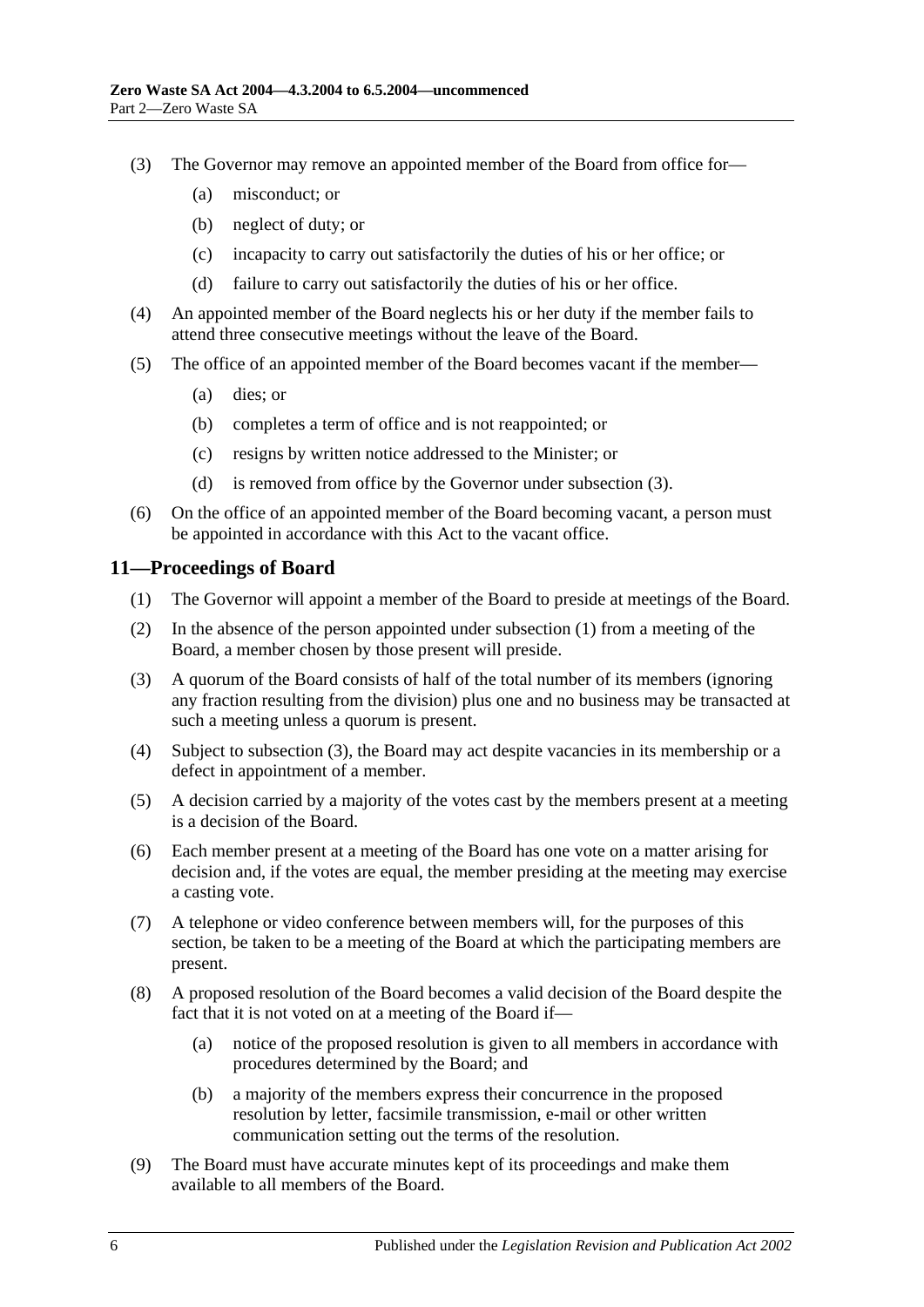- (10) A person who is not a member of the Board may be present during a meeting with the consent of the Board but not otherwise.
- (11) Subject to this Act, the Board may determine its own procedures.

#### <span id="page-6-3"></span><span id="page-6-0"></span>**12—Committees and subcommittees of Board**

- (1) The Board may establish committees or subcommittees as the Board thinks fit to advise Zero Waste SA on any aspect of its functions, or to assist Zero Waste SA in the performance of its functions.
- (2) A committee or subcommittee established under [subsection](#page-6-3) (1) may, but need not, consist of, or include, members of the Board.
- (3) The procedures to be observed in relation to the conduct of business of a committee or a subcommittee of the Board will be—
	- (a) as prescribed by regulation; or
	- (b) insofar as the procedure is not prescribed by regulation—as determined by the Board; or
	- (c) insofar as the procedure is not prescribed by regulation or determined by the Board—as determined by the relevant committee or subcommittee.

#### <span id="page-6-1"></span>**13—Conflict of interest**

- (1) A member of the Board or a committee or subcommittee established by the Board who has a direct or indirect pecuniary or personal interest in a matter decided or under consideration by the Board or committee or subcommittee—
	- (a) must disclose the nature of the interest to the Board or committee or subcommittee; and
	- (b) must not take part in any deliberations or decisions of the Board or committee or subcommittee on the matter.

Maximum penalty: \$5 000 or imprisonment for 1 year.

- (2) It is a defence to a charge of an offence against subsection (1) to prove that the defendant was not, at the time of the alleged offence, aware of his or her interest in the matter.
- (3) A disclosure under this section must be recorded in the minutes of the Board.

#### <span id="page-6-2"></span>**14—Business plan**

- (1) Zero Waste SA must, at least one month before the beginning of each financial year, submit a business plan to the Minister for approval.
- (2) A business plan must—
	- (a) set out Zero Waste SA's major projects, and its goals and priorities with respect to the full range of Zero Waste SA's functions, for the next 3 financial years; and
	- (b) set out Zero Waste SA's budget for the next financial year (including estimates of its income and expenditure for that period); and
	- (c) conform with any requirements of the Minister as to the form of the plan and any other matters to be addressed by the plan.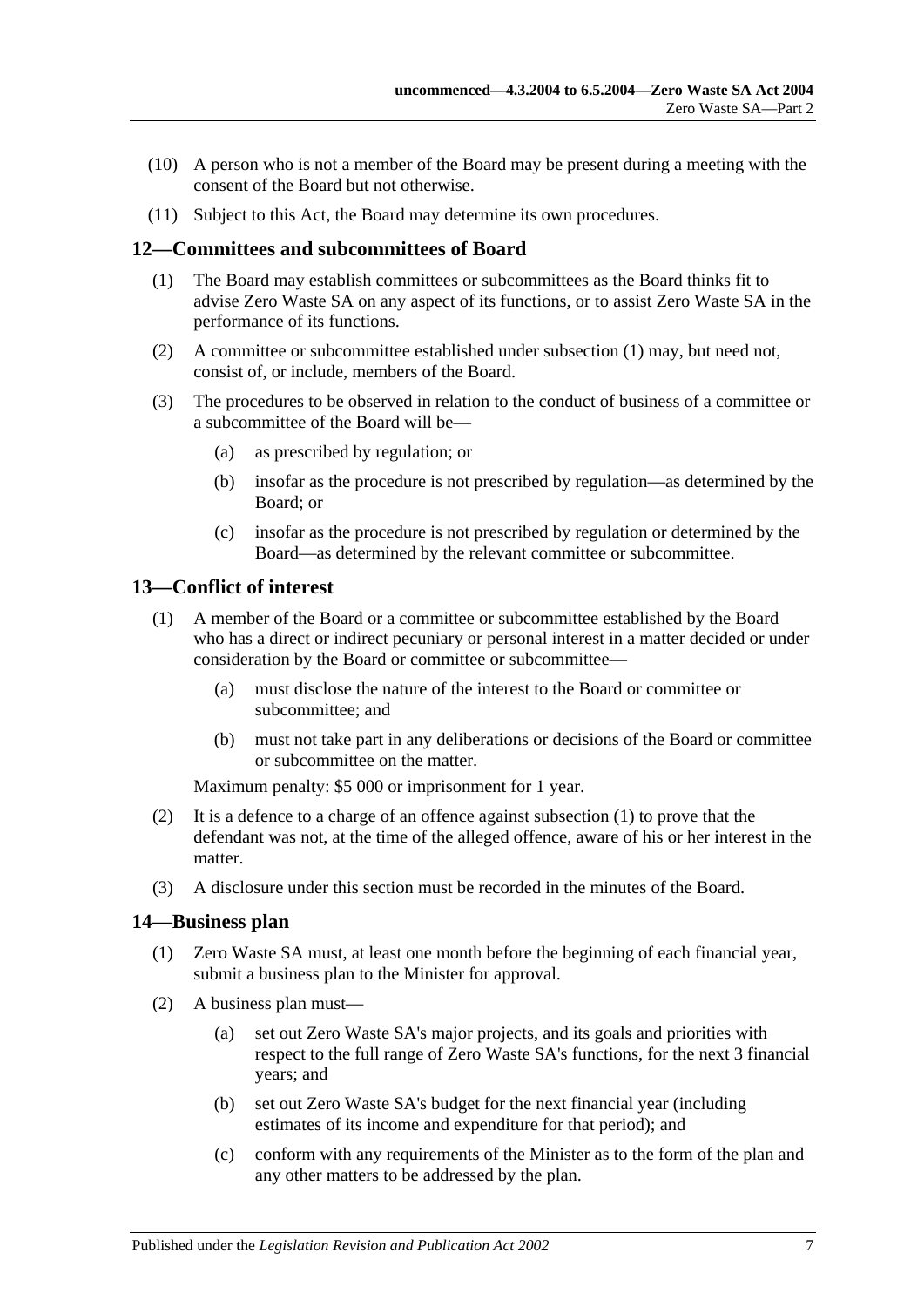- (3) The Minister may approve a business plan submitted under this section with or without modification.
- (4) If a business plan is not approved by the Minister (with or without modification) before the commencement of the period to which it relates, Zero Waste SA may proceed as if it were approved (but is bound by any modifications subsequently required by the Minister).
- (5) Zero Waste SA may, at any time, submit a variation of its business plan to the Minister for the Minister's approval (which may be with or without modification).
- (6) Zero Waste SA must ensure that its business plan, as last approved under this section, is available for public inspection on a website and at its principal place of business during normal office hours.
- (7) In this section—

#### *financial year* means—

- (a) the period starting from a date specified by the Minister and ending on 30 June following the commencement of this section; or
- (b) a succeeding period of 12 months commencing on 1 July.

#### <span id="page-7-0"></span>**15—Annual report**

- (1) Zero Waste SA must, on or before 30 September in each year, present a report to the Minister on Zero Waste SA's operations during the previous financial year.
- (2) A report under this section must include—
	- (a) an audited statement of the income and expenditure of the Waste to Resources Fund, together with details of the items of income and expenditure of the Fund, for the period to which the report relates; and
	- (b) any direction given to Zero Waste SA by the Minister during the period to which the report relates; and
	- (c) details of the co-ordination of activities by Zero Waste SA and the Environment Protection Authority during the period to which the report relates; and
	- (d) an assessment of the adequacy of the waste strategy and its implementation during the period to which the report relates according to the criteria and methods established in the strategy.
- (3) The Minister must, within 12 sitting days after receipt of a report under this section, cause copies of the report to be laid before each House of Parliament.

#### <span id="page-7-1"></span>**16—Use and protection of name**

- (1) Zero Waste SA has a proprietary interest in—
	- (a) the name "Zero Waste"; and
	- (b) the name "Zero Waste SA"; and
	- (c) any other name prescribed by regulation for the purposes of this section.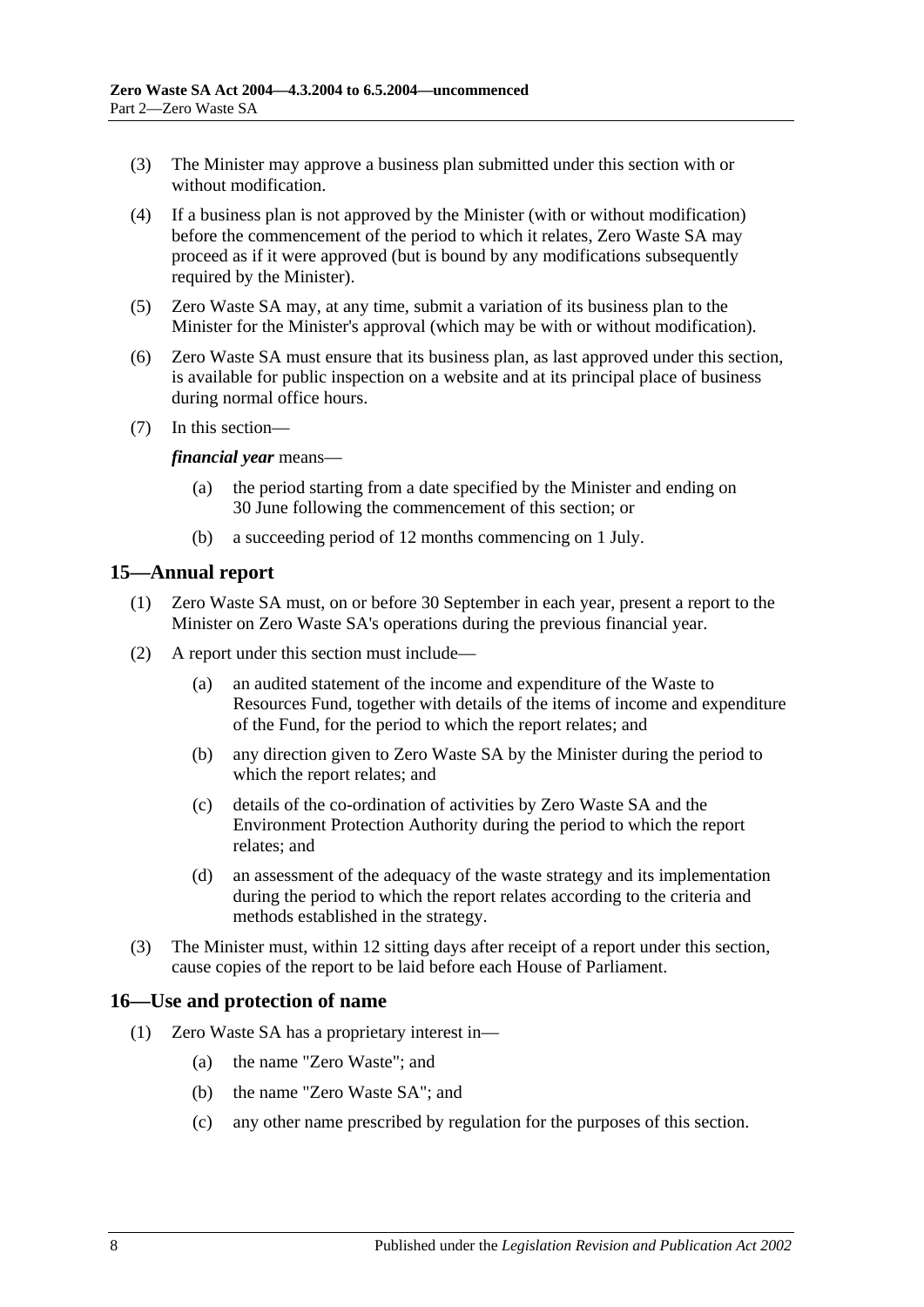(2) A person must not, without the consent of Zero Waste SA in the course of a trade or business, use a name in which Zero Waste SA has a proprietary interest under this section for the purpose of promoting the sale of services or the provision of any benefits.

Maximum penalty: \$20 000.

- (3) A consent under this section—
	- (a) may be given with or without conditions (including conditions requiring payment to Zero Waste SA); and
	- (b) must be given in writing addressed to the applicant for the consent; and
	- (c) may be revoked by Zero Waste SA for a breach of a condition by notice in writing given personally or by post to a person who has the benefit of the consent.
- <span id="page-8-2"></span>(4) The Supreme Court may, on the application of Zero Waste SA, grant an injunction to restrain a breach of this section.
- <span id="page-8-3"></span>(5) The court by which a person is convicted of an offence against this section may, on the application of Zero Waste SA, order the convicted person to pay compensation of an amount fixed by the court to Zero Waste SA.
- (6) [Subsections](#page-8-2) (4) and [\(5\)](#page-8-3) do not derogate from any civil remedy that may be available to Zero Waste SA apart from those subsections.

# <span id="page-8-0"></span>**Part 3—Waste to Resources Fund**

#### <span id="page-8-1"></span>**17—Waste to Resources Fund**

- (1) The *Waste to Resources Fund* is established.
- (2) The Fund must be kept as directed by the Treasurer.
- (3) The Fund is to consist of the following money:
	- (a) 50 per cent, or such greater percentage as may be prescribed, of the amount paid by waste depot licence holders by way of levy under section 113 of the *[Environment Protection Act](http://www.legislation.sa.gov.au/index.aspx?action=legref&type=act&legtitle=Environment%20Protection%20Act%201993) 1993* in respect of solid waste received at the depots;
	- (b) any money appropriated by Parliament for the purposes of the Fund;
	- (c) any money paid into the Fund at the direction or with the approval of the Minister and the Treasurer;
	- (d) any money received by way of grant, gift or bequest for the purposes of the Fund;
	- (e) any income from investment of money belonging to the Fund;
	- (f) any money paid into the Fund under any other Act.
- (4) The Minister must, at least annually, review the adequacy of the amount paid into the Fund under subsection (3)(a).
- (5) The Fund may be applied by Zero Waste SA (without further appropriation than this subsection) in accordance with the business plan or in any other manner authorised by the Minister for the purposes of this Act.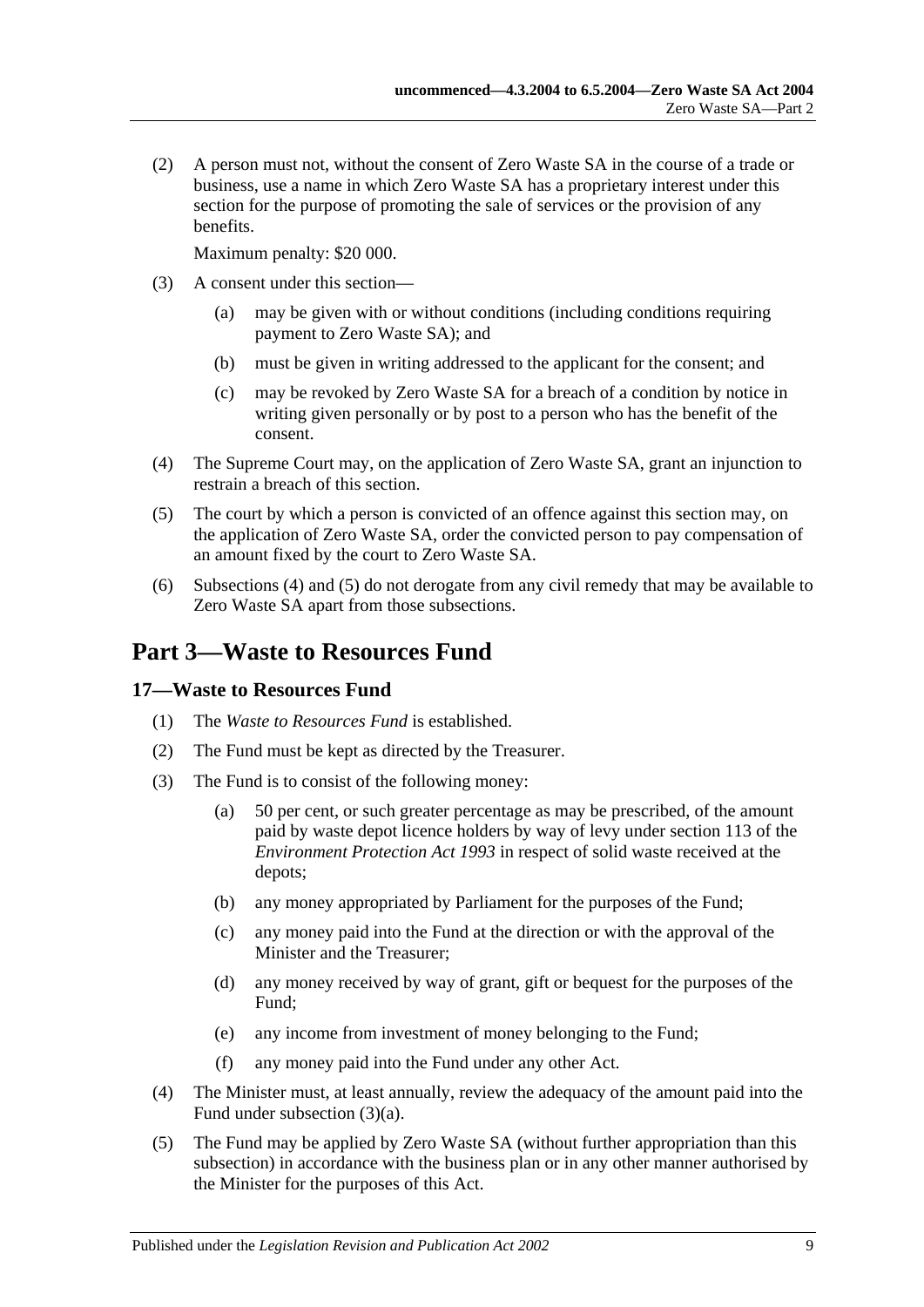(6) Zero Waste SA may, with the approval of the Treasurer, invest in a manner approved by the Treasurer any of the money belonging to the Fund that is not immediately required for the purposes of the Fund.

# <span id="page-9-0"></span>**Part 4—Waste strategy**

#### <span id="page-9-1"></span>**18—Development of waste strategy**

- (1) Zero Waste SA is to develop a waste strategy for the State.
- (2) A waste strategy—
	- (a) is to include objectives, principles and priorities of Zero Waste SA for the management of waste generated or disposed of in the State; and
	- (b) is to include analysis of waste generation levels and waste management practices; and
	- (c) is, as a result of the analysis undertaken, to include targets or goals for—
		- (i) waste reduction; and
		- (ii) the diversion of waste from landfill disposal; and
		- (iii) waste collection, transport and disposal; and
		- (iv) public and industry awareness and education programs; and
		- (v) research; and
	- (d) is to identify—
		- (i) the means of implementation of the targets or goals; and
		- (ii) any obstacles or potential obstacles to the implementation of the targets or goals; and
		- (iii) any significant risks associated with the implementation of the targets or goals; and
	- (e) is to establish criteria and methods for assessing the adequacy of the strategy and its implementation.
- (3) A waste strategy does not take effect until it is adopted by Zero Waste SA.
- (4) Before adopting a waste strategy, Zero Waste SA must—
	- (a) cause copies of the proposed waste strategy to be sent to the Minister and, as prescribed, State and local government bodies; and
	- (b) cause notice of the proposed strategy to be published in a newspaper circulating throughout the State; and
	- (c) cause copies of the proposed strategy to be made available for public inspection on a website and at its principal place of business during normal office hours; and
	- (d) allow a period of at least 8 weeks for consultation with State and local government bodies and written submissions from the public on the proposed strategy; and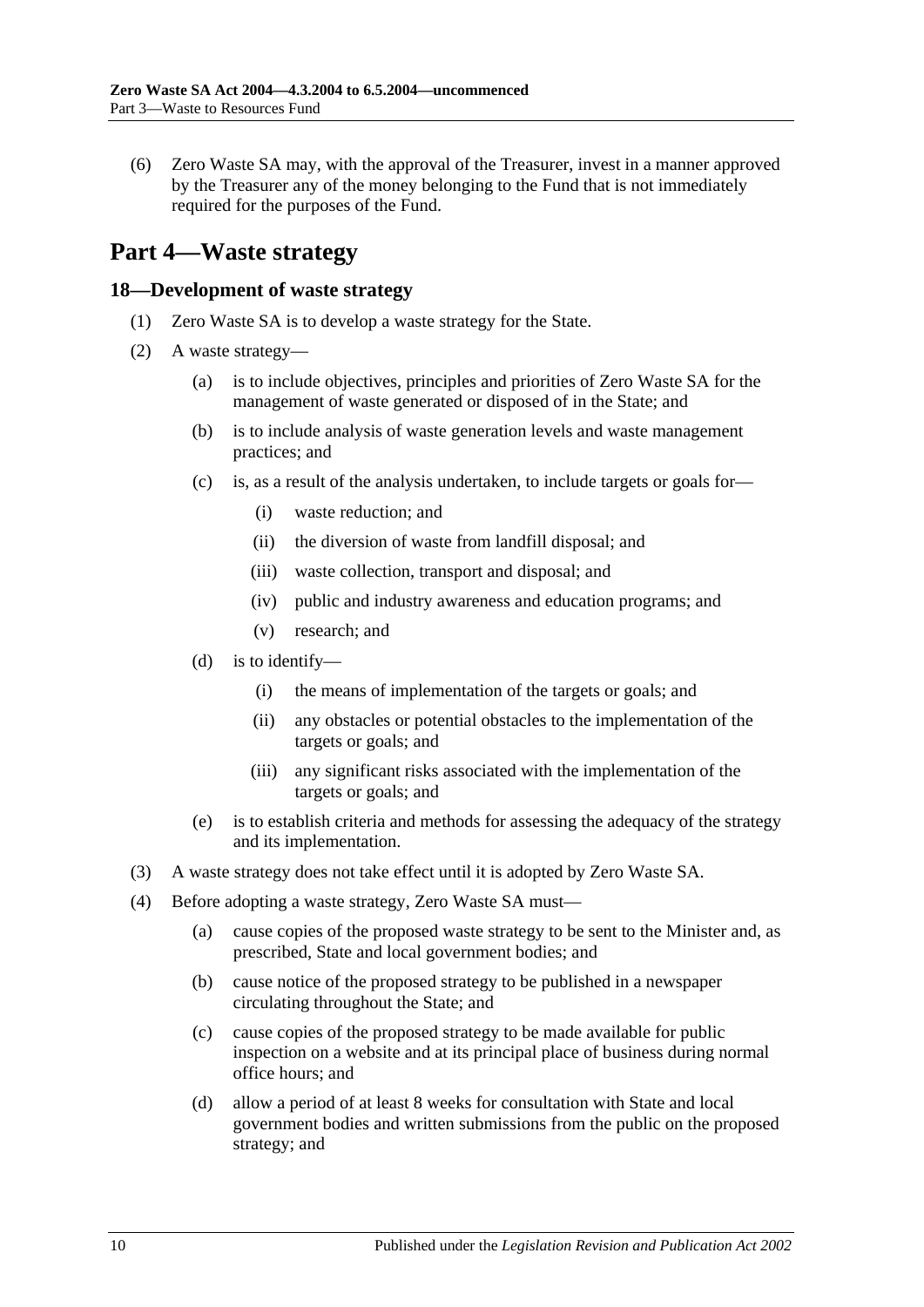- (e) take into consideration the views and submissions gathered through that process.
- (5) The first waste strategy is to be adopted within 12 months after the establishment of Zero Waste SA or at a time directed by the Minister.
- (6) Subsequent waste strategies, to replace existing waste strategies, are to be developed at intervals of not more than 5 years or at a time directed by the Minister.
- (7) Zero Waste SA must ensure that the current waste strategy is available for public inspection on a website and at its principal place of business during normal office hours.

## <span id="page-10-0"></span>**19—Zero Waste SA and Environment Protection Authority to co-ordinate activities**

Zero Waste SA and the Environment Protection Authority are required to co-ordinate their activities for the development and implementation of waste strategies under this Part.

# <span id="page-10-1"></span>**Part 5—Miscellaneous**

## <span id="page-10-7"></span><span id="page-10-2"></span>**20—Immunity of persons engaged in administration of Act**

- (1) No personal liability attaches to a person engaged in the administration of this Act for an act or omission in good faith in the exercise or discharge, or purported exercise or discharge, of official powers or functions.
- (2) A liability that would, but for [subsection](#page-10-7) (1), lie against a person, lies instead against the Crown.

# <span id="page-10-3"></span>**21—Regulations**

The Governor may make such regulations as are contemplated by, or as are necessary or expedient for the purposes of, this Act.

# <span id="page-10-4"></span>**Schedule 1—Related amendments and transitional provision Part 1—Preliminary**

### <span id="page-10-5"></span>**1—Amendment provisions**

In this Schedule, a provision under a heading referring to the amendment of a specified Act amends the Act so specified.

# **Part 2—Amendment of** *Environment Protection Act 1993*

## <span id="page-10-6"></span>**2—Amendment of section 47—Criteria for grant and conditions of environmental authorisations**

Section 47(1)—after paragraph (e) insert:

(ea) have regard to the waste strategy for the State adopted under the *[Zero](http://www.legislation.sa.gov.au/index.aspx?action=legref&type=act&legtitle=Zero%20Waste%20SA%20Act%202004)  [Waste SA Act 2004](http://www.legislation.sa.gov.au/index.aspx?action=legref&type=act&legtitle=Zero%20Waste%20SA%20Act%202004)* (if relevant); and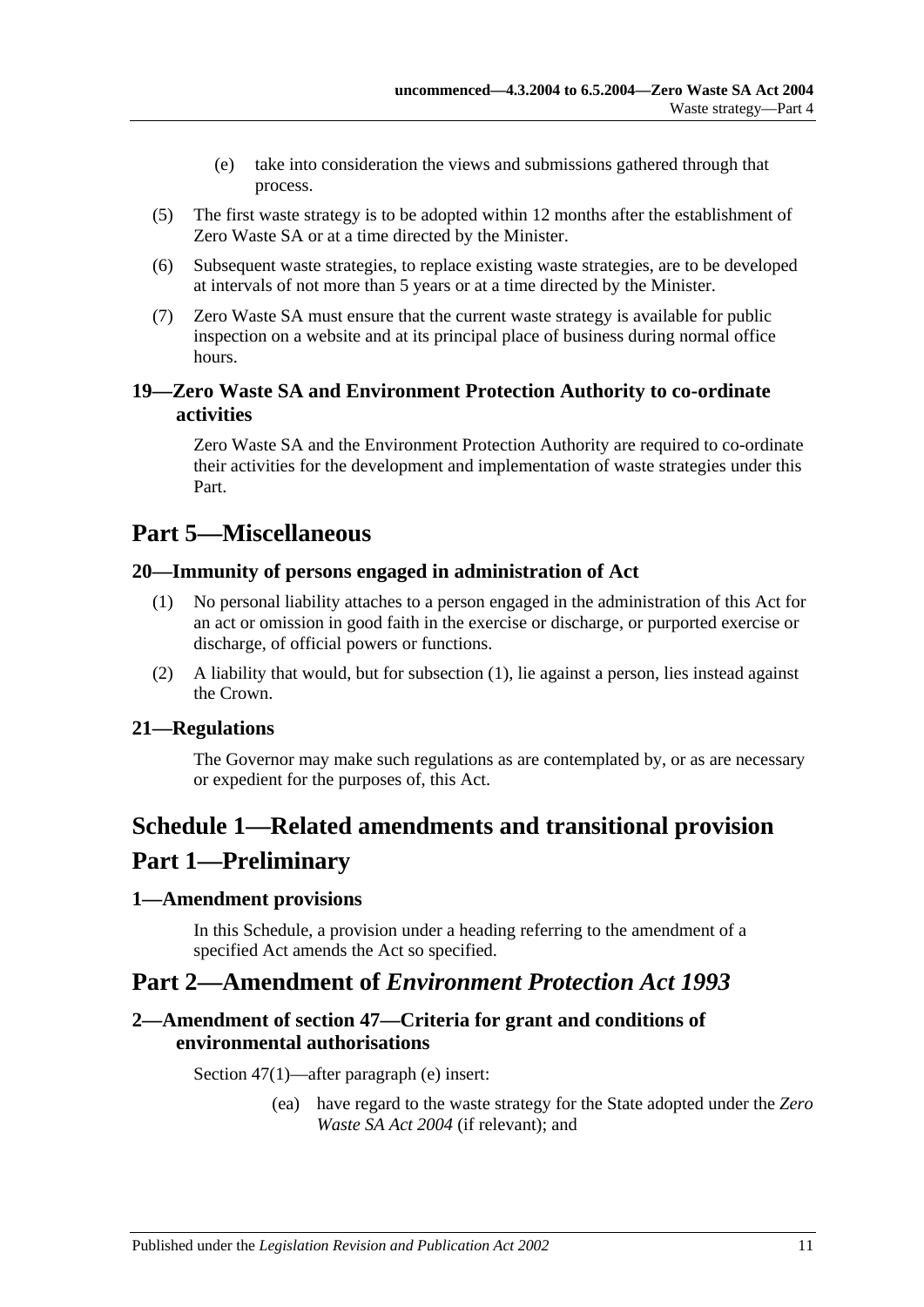# <span id="page-11-0"></span>**3—Amendment of section 57—Criteria for decisions of Authority in relation to the development authorisations**

Section 57—delete "and any relevant environment protection policies" and insert:

, any relevant environment protection policies and the waste strategy for the State adopted under the *[Zero Waste SA Act 2004](http://www.legislation.sa.gov.au/index.aspx?action=legref&type=act&legtitle=Zero%20Waste%20SA%20Act%202004)* (if relevant)

# **Part 3—Transitional provision**

## <span id="page-11-1"></span>**4—Payment by EPA to Waste Resources Fund of percentage of waste depot levy paid since 1 July 2003**

The Environment Protection Authority must, on the commencement of this Part, pay to the Treasurer for the credit of the Waste to Resources Fund a sum equal to 47.5 per cent of the amount paid by waste depot licence holders by way of levy under section 113 of the *[Environment Protection Act](http://www.legislation.sa.gov.au/index.aspx?action=legref&type=act&legtitle=Environment%20Protection%20Act%201993) 1993* during the period between 1 July 2003 and the commencement of Part 3 of this Act in respect of solid waste received at the depots.